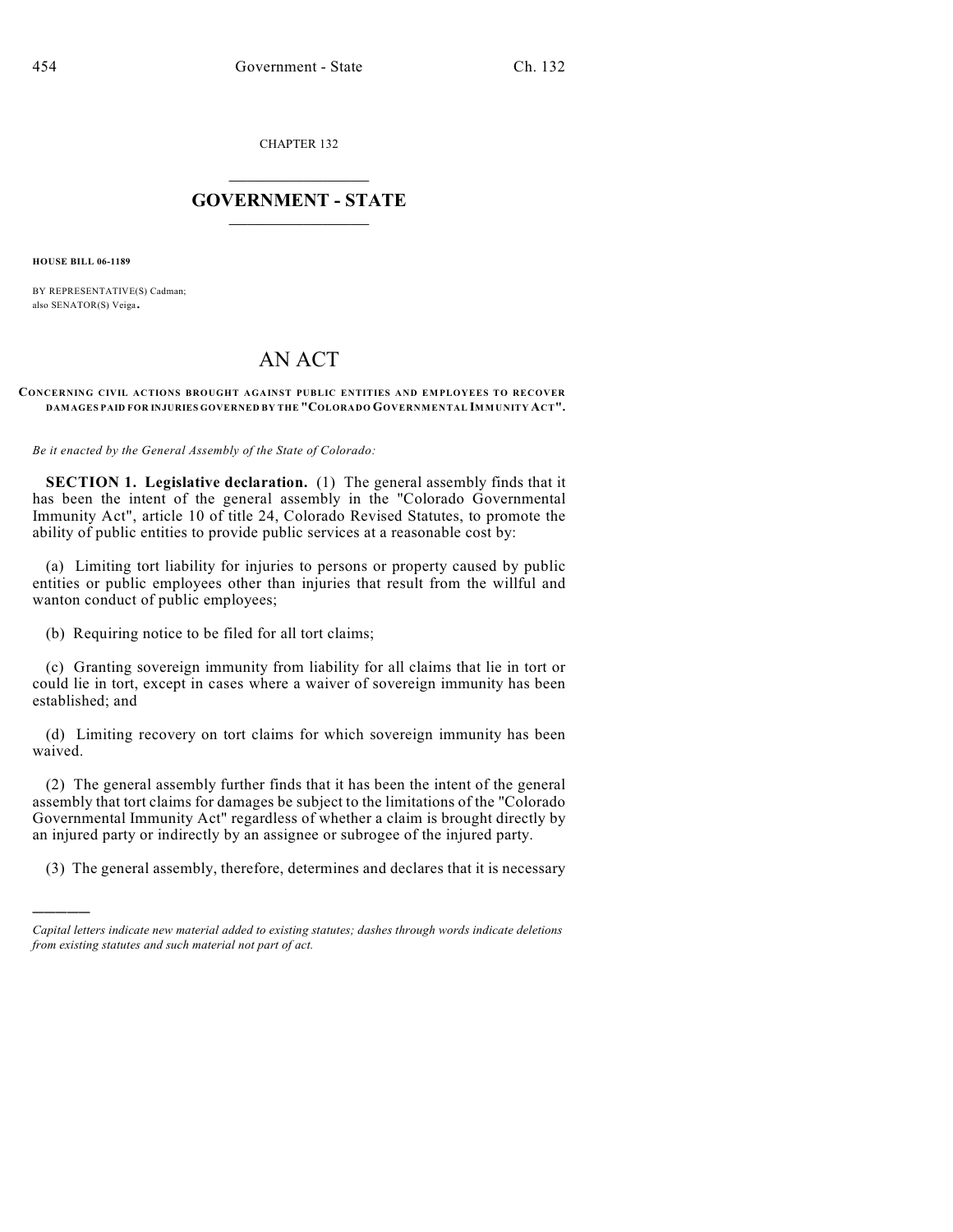to enact a bill to clarify the intentions of the general assembly and to assure that the immunity of public entities and public employees and the provisions, restrictions, and limitations of the "Colorado Governmental Immunity Act" apply to all claims which lie in tort or could lie in tort, including direct claims and indirect claims based on assignment and subrogation.

**SECTION 2.** 24-10-105, Colorado Revised Statutes, is amended to read:

**24-10-105. Prior waiver of immunity - effect - indirect claims not separate.** (1) It is the intent of this article to cover all actions which lie in tort or could lie in tort regardless of whether that may be the type of action or the form of relief chosen by the claimant. No public entity shall be liable for such actions except as provided in this article, and no public employee shall be liable for injuries arising out of an act or omission occurring during the performance of his OR HER duties and within the scope of his OR HER employment, unless such act or omission was willful and wanton, except as provided in this article. Nothing in this section shall be construed to allow any action which lies in tort or could lie in tort regardless of whether that may be the type of action or the form of relief chosen by a claimant to be brought against a public employee except in compliance with the requirements of this article.

(2) (a) A REFERENCE IN THIS ARTICLE TO AN INJURY, CLAIM, OR ACTION THAT "LIES IN TORT OR COULD LIE IN TORT" SHALL BE CONSTRUED IN ALL CASES TO INCLUDE, IN ADDITION TO A DIRECT CLAIM OR ACTION, A CLAIM OR ACTION ASSERTED BY WAY OF ASSIGNMENT OR SUBROGATION TO RECOVER FROM A PUBLIC ENTITY OR PUBLIC EMPLOYEE THE AMOUNT PAID ON A DAMAGES CLAIM OR THE AMOUNT THAT MAY BECOME PAYABLE ON A DAMAGES CLAIM BECAUSE OF THE OCCURRENCE OF AN INJURY, AS DEFINED IN SECTION 24-10-103 (2).

(b) IN ANY CASE IN WHICH AN ASSIGNEE OR SUBROGEE ASSERTS AN INJURY GOVERNED BY THIS ARTICLE:

(I) THE INJURY SHALL NOT BE DEEMED TO BE SEPARATE FROM THE INJURY SUFFERED BY THE ASSIGNOR OR SUBROGOR; AND

(II) PURSUANT TO SECTION 24-10-114 (1.5), THE ASSIGNMENT OR SUBROGATION CONCERNING THE INJURY SHALL NOT BE DEEMED TO BE A SEPARATE OCCURRENCE WITH REGARD TO LIMITATIONS ON JUDGMENTS.

**SECTION 3.** 24-10-114, Colorado Revised Statutes, is amended BY THE ADDITION OF A NEW SUBSECTION to read:

**24-10-114. Limitations on judgments.** (1.5) FOR PURPOSES OF SUBSECTION (1) OF THIS SECTION, AN ASSIGNMENT OR SUBROGATION TO RECOVER DAMAGES PAID OR PAYABLE FOR AN INJURY SHALL NOT BE DEEMED TO BE A SEPARATE OCCURRENCE.

**SECTION 4. Effective date - applicability.** This act shall take effect upon passage and shall apply to causes of action accruing on or after said date.